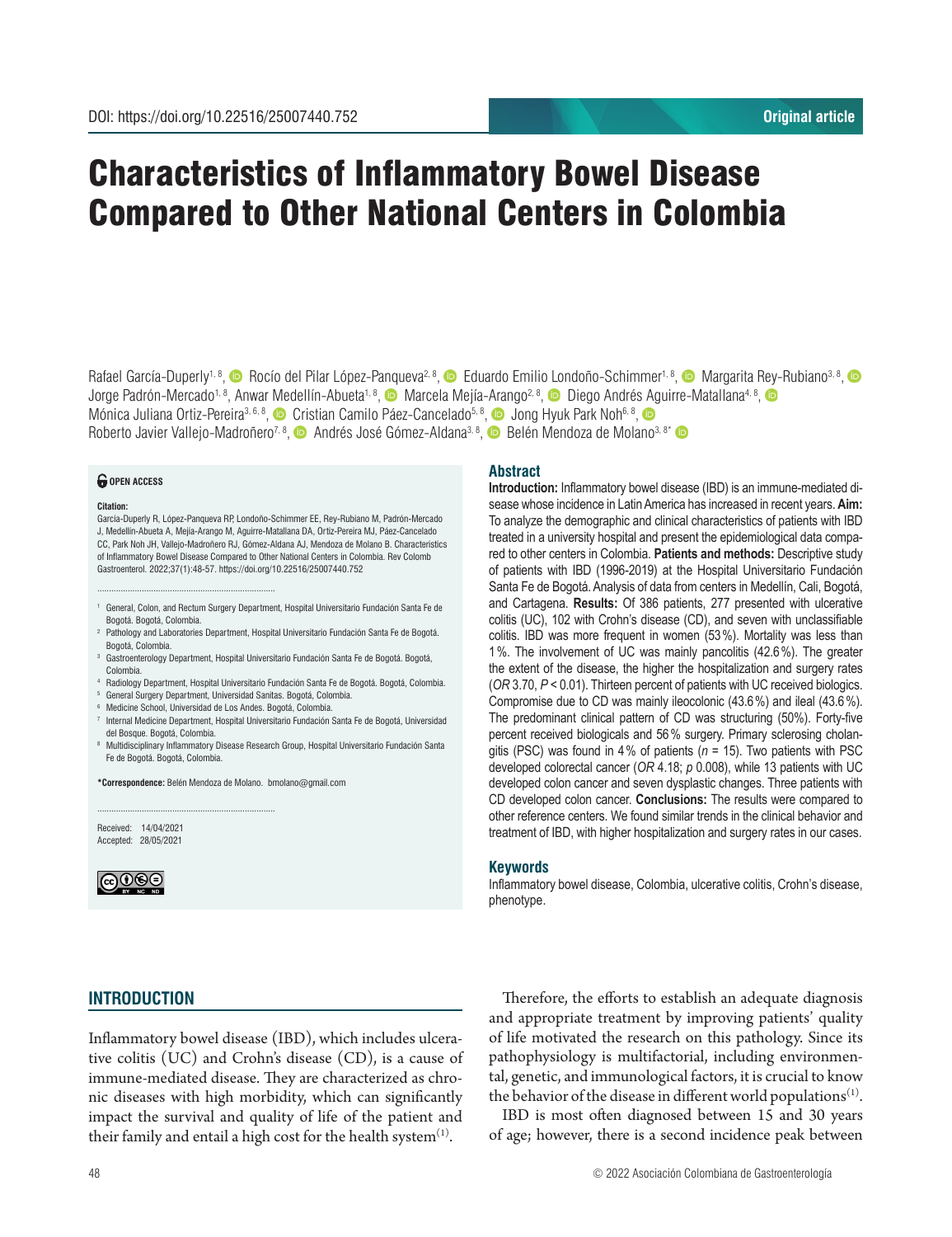50 and  $70^{(2)}$ . It is a disease with a higher prevalence in Caucasians and developed countries. Despite this, in the last two decades, epidemiological studies have shown a rapid increase in IBD incidence in countries in the Middle East, Asia, and South America<sup>(3)</sup>. Some studies show a decrease in IBD in North America<sup>(4)</sup>, while IBD incidence has increased significantly in Latin America in the last 21 years<sup>(5)</sup>.

The frequency of IBD has increased recently in Colombia. A study based on the Integrated Colombian Health Information System (SISPRO) for 2018 estimated the prevalence at 5.85 for CD and 51.77 for UC per 100,000 inhabitants $(6)$ .

This study intends to describe and discuss the demographic and clinical characteristics of patients with IBD whom the multidisciplinary group treated at the Hospital Universitario de la Fundación Santa Fe de Bogotá. As a secondary objective, we want to compare the experience reported by a medical center in Cartagena and some reference centers in Medellín, Cali, and Bogotá.

Studying the epidemiological behavior of IBD aims to delve into the association of the pathology with risk factors and its particular clinical characteristics, which is of paramount importance since risk factors may differ according to each population's culture, demographics, diet, health services, infrastructure, and socioeconomic status.

# **PATIENTS AND METHODS**

We conducted a descriptive retrospective study by collecting information from the medical records of patients diagnosed with IBD at the Hospital Universitario de la Fundación Santa Fe de Bogotá (FSFB) between 1996 and 2019. IBD diagnostic criteria followed the guidelines of the ECCO evidence-based consensus and the American College of Gastroenterology  $(ACG)^{(7\cdot 9)}$ . Data were tabulated according to diagnosis, demographics, and clinical data. According to the colonoscopy findings, severity and extension were determined under the Montreal classification $(10)$ .

We performed a descriptive statistical analysis and compared proportions with adequate confidence levels. Finally, a comparison was made with prevalence studies published in Colombia. The FSFB ethics committee approved the study protocol under registration CCES 8686-2017.

# **RESULTS**

# **General characteristics of patients**

Three hundred eighty-six patients who met the diagnostic criteria between 1996 and 2019 were included. Of these, 277 had a diagnosis of UC, 102 of CD, and seven of unclassifiable colitis (2%). A predominance of UC over CD was found, with a 2.7:1 ratio. The average age of diagnosis for UC was 42 years (range 7-91) and 47 years for CD (range 12-86), their difference being statistically significant (*p* 0.002). IBD was diagnosed more frequently in women than men; however, it was not statistically significant (*p* 0.44). The average follow-up of patients was 41.87 months for CD and 50 months for UC. UC hospitalization rate was 47% compared to 83.2% for CD.

Demographic characteristics, frequency of hospitalization, and mortality for each pathology are presented in **Table 1**.

**Table 1.** Demographic characteristics of patients with IBD at the Hospital Universitario Santa Fe de Bogotá, Colombia

| Number of patients<br>$(n = 379)$       | Ulcerative<br>colitis<br>$(n = 277)$ | Crohn's<br>disease<br>$(n = 102)$ | Fisher's<br>p | <b>OR</b> |
|-----------------------------------------|--------------------------------------|-----------------------------------|---------------|-----------|
| Median diagnostic age<br>(range): Years | 42 (7-91)                            | 47 (12-86)                        | 0.02          |           |
| Sex<br>Male<br>- Female                 | 132 (47.7 %)<br>145 (52.3 %)         | 41 (40.6 %)<br>60 (59.4 %)        | 0.244         | 1.33      |
| Hospitalization                         | 130(47%)                             | 83 (82 %)                         | 0.00          | 5.42      |
| Mortality                               | $\mathfrak{p}$                       | 1                                 | <b>ND</b>     | <b>ND</b> |
| Surgery                                 | 29                                   | 42                                |               |           |

NA: Not available.

# **Clinical features**

Pancolitis was the most frequent manifestation of UC (*n* = 118; 46.8%). We found that 14.8% of the patients were in clinical remission, 21.64% with moderate disease, 28.73% mild, and 35.45% severe. In CD, the most frequent location of the disease was the ileum and the ileocecal junction, 44 patients in each segment (43.6%), respectively, while isolated colonic involvement was identified in 13 patients (12.9%) (**Table 2**). Twenty-three patients with CD (22.5%) had perianal and anal involvement, and no patient had upper digestive tract involvement above the ligament of Treitz. The most common phenotype of patients with CD was type B2 stenosing (49.5%), while type B1 and B3 were found in a lesser proportion (**Table 2**).

# **Hospitalizations and comorbidities**

In our series, 213 (55%) patients were hospitalized; the majority had a diagnosis of CD (61%) when compared with patients with UC (*OR* = 0.18, *CI* 0.01-0.38, *p* 0.001). Of the 130 patients with UC admitted to the hospital,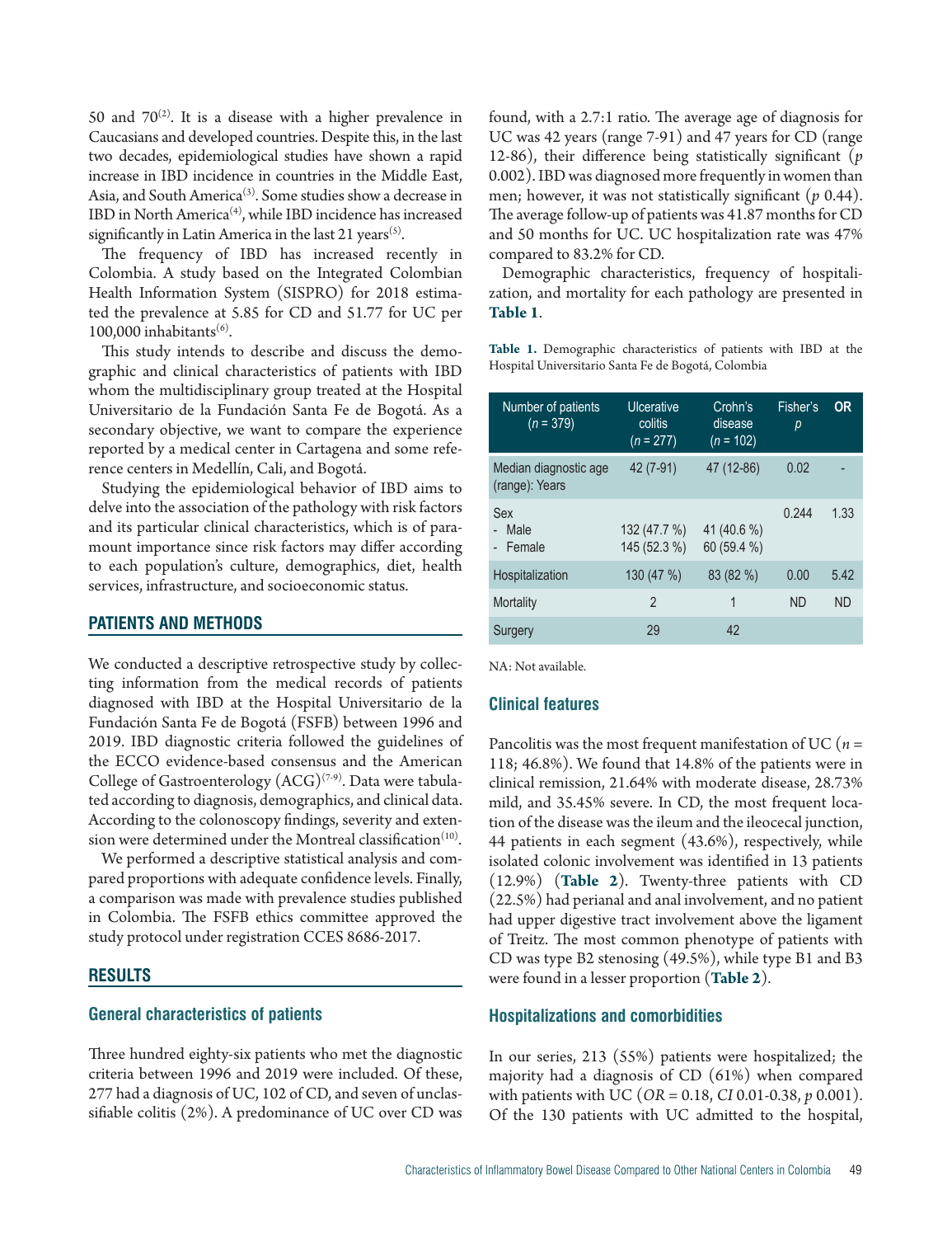62.39% had extensive involvement of the disease (*OR* = 3.28, *CI* 1.99-5.41, *p* 0.001). Patients with UC with rectal involvement (proctitis) had a hospitalization rate of 26.67% and 43.75% in patients with left-sided colitis. It was Of all the patients with CD, those who most frequently required hospitalization were patients with the stenosing B2 phenotype (20.4%), followed by the penetrating B3 phenotype (10.6%) and, less frequently, the non-stenosing and inflammatory B1 (8.3%).

Among the diseases associated with IBD, primary sclerosing cholangitis (PSC) was found in 14 patients (3.6%) of 386. Of these, eight were women, and six were men. Most had a diagnosis of UC (93.3%), 13 patients had severe extensive colitis, and one patient had severe left-sided colitis. One patient with PSC had a diagnosis of CD, with ileocolic extension and stenosing behavior.

The average age at the time of PSC diagnosis was 56.28 years. Of all patients with IBD who had PSC, two (14.3%) developed colorectal cancer. Compared to patients who did not have PSC, only 3.8% developed colorectal cancer. A positive association was obtained between PSC and colorectal cancer in patients with IBD, with an *OR* of 4.18 (*p* 0.008), which was statistically significant.

In the group of patients with UC, colon cancer was reported in 14 (4.3%), low-grade dysplasia in six (2.2%), and high-grade in one (0.4%); additionally, three patients with CD (2.9%) developed colon cancer.

| Table 2. Extent, location, and behavior of IBD (Montreal classification) |  |
|--------------------------------------------------------------------------|--|
|--------------------------------------------------------------------------|--|

|                                                  | <b>Ulcerative</b><br>colitis<br>$(n = 277)$ | Crohn's<br>disease<br>$(n = 102)$ |
|--------------------------------------------------|---------------------------------------------|-----------------------------------|
| E1: Ulcerative proctitis                         | 99(35.7%)                                   | <b>NA</b>                         |
| $F2:1$ eff-sided colitis                         | 60 (21.7 %)                                 | <b>NA</b>                         |
| E3: Extensive ulcerative colitis<br>(pancolitis) | 118 (42.6 %)                                | <b>NA</b>                         |
| CD location                                      |                                             |                                   |
| $L1:$ lleal                                      | <b>NA</b>                                   | 44 (43.6 %)                       |
| L <sub>2</sub> : Colonic                         | <b>NA</b>                                   | 13 (12.9 %)                       |
| L <sub>3</sub> : Ileocolonic                     | <b>NA</b>                                   | 44 (43.6 %)                       |
| L4: Upper gastrointestinal                       | <b>NA</b>                                   | $0(0\%)$                          |
| CD behavior                                      |                                             |                                   |
| B1: Nonpenetrating/inflammatory                  | NA                                          | 28 (27.7 %)                       |
| <b>B2: Stenosing</b>                             | <b>NA</b>                                   | 50 (49.5 %)                       |
| B <sub>3</sub> : Penetrating                     | <b>NA</b>                                   | 23 (22.8 %)                       |
| Existence of perianal disease                    | <b>NA</b>                                   | 23 (22.8 %)                       |

NA: Not applicable.

# **Medical treatment**

In the group of patients with UC, 264 received treatment with 5-aminosalicylates (5-ASA) (94%), 163 with steroids (57%), 88 with azathioprine (30%), and 38 with biological therapy (13%). Initially, of the 38 patients with an indication to start biological treatment, 50% received adalimumab. Besides, 47% started treatment with infliximab and 3% with golimumab. Ten of the 38 patients (26%) required second-line treatment with vedolizumab, infliximab, and adalimumab. Later, one patient required third-line biologic therapy with golimumab.

In the group of patients with CD, 70 patients received medical management with 5-ASA (69.3%), 66 with steroids (65.3%), 48 with biological therapy (47.5%), and 39 with azathioprine (38 .6%). Of the 48 patients who required management with biologics, adalimumab was most frequently used as first line (*n* = 32, 31.7%), followed by infliximab (*n* = 15, 14.9%) and vedolizumab (*n* = 1; 1%). Moreover, 23 patients required second-line biological treatment with adalimumab (*n* = 8, 7.9%), vedolizumab (*n* = 2, 2%), and ustekinumab ( $n = 1, 1\%$ ), and one patient received golimumab. Then, four patients required a third-line biologic with vedolizumab and one patient with certolizumab.

# **Surgical treatment of patients with UC**

Regarding surgical treatment, 102 patients with inflammatory disease required surgical treatment. Of these, 45 had a diagnosis of UC (44.1%), and the main indication was resistance to medical management. Most of the operated UC patients had an extensive disease or pancolitis (*OR* 3.70, *CI* 1.83-7.50, *p* < 0.01).

# *UC with abdominal surgery in IBD (not liver transplant)*

Of the 45 UC patients who underwent colectomy, 29 underwent surgery at the FSFB, 16 (55.2%) were women, and 13 (44.8%) were men. The most common procedure was abdominal proctocolectomy with ileoanal anastomosis (58.6%) (**Table 3**). The need for abdominoperineal resection in patients with ulcerative colitis is rare; however, it was necessary for two patients, one with rectal cancer and invasion of the sphincter complex and the other with severe anal stenosis. The average age at diagnosis was 42.24 years (deviation of 18.4 years), ranging between eight and 70 years. The average age of the patients who underwent abdominal surgery was 50.34 years (deviation of 16.79 years), ranging between 16 and 77 years. The average time between IBD diagnosis and abdominal surgery was 8.1 years (deviation of 8.47 years), ranging between one and 37 years.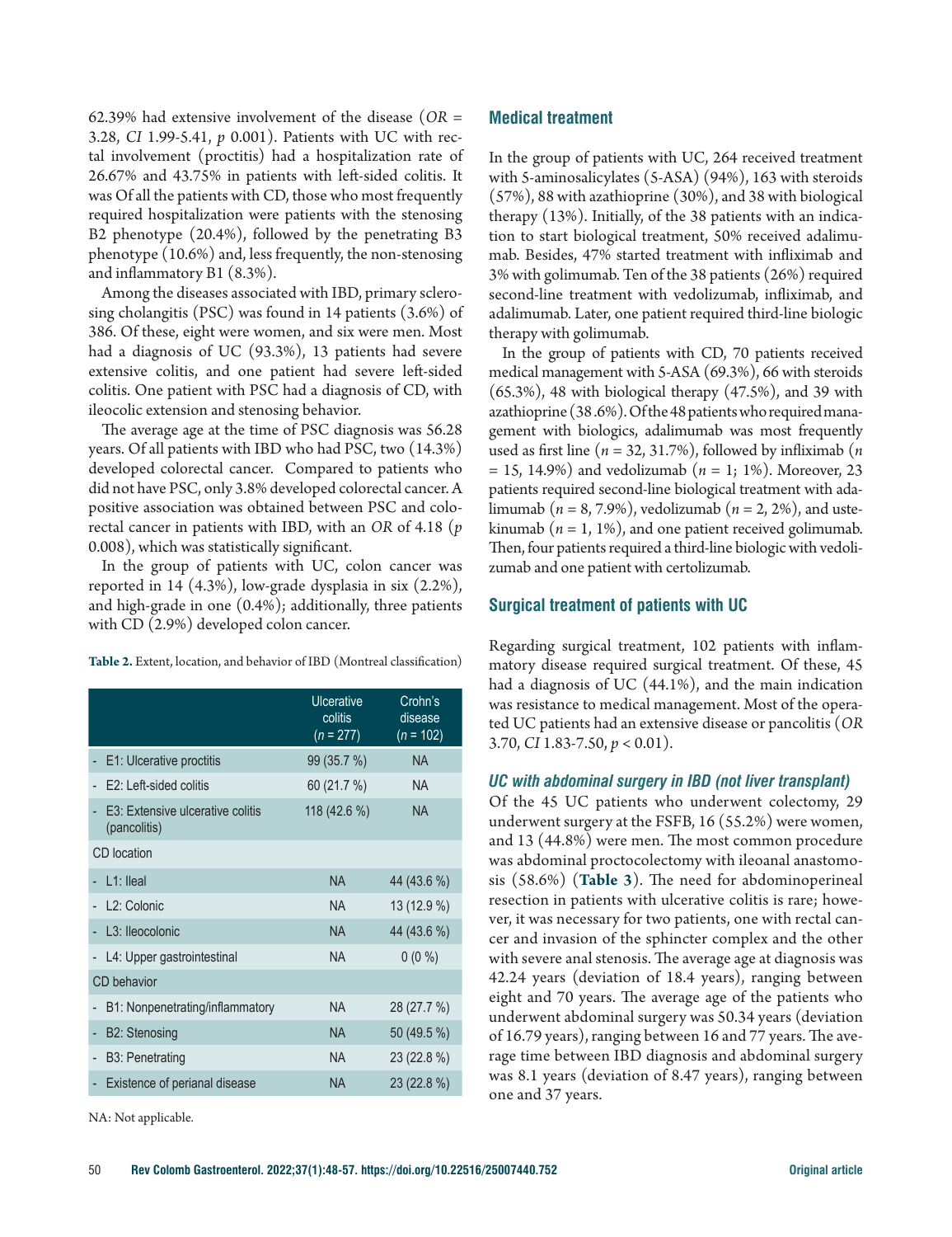# **Surgical treatment of patients with CD**

In this case, 57 patients had a diagnosis of CD (55.9%); the main surgical indication was perianal complications. Of this group of patients, the majority had ileocolonic involvement (*n* = 31; 54%), 31.6% had ileal involvement (*n* = 18), and 14% had colonic involvement  $(n = 8)$ . Fifty-six percent of operated CD patients had a stenosing phenotype (*n* = 32; *OR* 0.86; *CI* 0.86-1.88; *P* 0.290), 36.8% penetrating type  $(n = 21; P 0.011)$ , and 7% inflammatory involvement (*n* = 4, *OR* 0.15, *CI* 0.05-0.39, *p* < 0.001).

#### *CD with perianal treatment*

Of the 57 patients with CD, 13 received surgical treatment for the perianal disease at the FSFB, the most frequent indication, of whom eight (61.5%) were men (**Table 3**). Of the patients operated at the FSFB with a perianal surgical procedure, the age at the time of diagnosis was 28.7 years (SD 13.7 years), ranging from 12 to 65 years. The average time between IBD diagnosis and the first perianal surgery was 4.5 years, ranging between one and nine years. Patients required 1.58 reinterventions (range zero to ten, maximum ten). At the surgery, 10/13 received biological therapy, 10/13 steroids, 9/13 5-ASA, and 5/13 azathioprine.

# *CD with abdominal surgery*

Of the 57 CD patients who required surgery, 29 underwent abdominal surgery at the FSFB; 19 (65.5%) were women, and ten (34.5%) were men. The main indication for surgery was intestinal obstruction due to intestinal stenosis, secondary to CD (**Table 3**). At the time of diagnosis, the average age was 57.2 years (deviation of 18.1 years), ranging from 14 to 86 years. During the abdominal surgery, the average age was 61.4 years (deviation of 16.98 years), going between 14 and 86 years. The average number of years between IBD diagnosis and abdominal surgery was 4.24 years, ranging from zero to 31 years.

**Table 3.** Characteristics of patients with IBD who received surgical treatment at the Hospital Universitario Fundación Santa Fe de Bogotá

|                                | Surgical indication, n (%)                          | Procedure, n (%)                                                  |
|--------------------------------|-----------------------------------------------------|-------------------------------------------------------------------|
| $UC (n = 29)$                  | Resistance to medical treatment<br>17 (58.6%)       | Abdominal proctocolectomy with ileoanal anastomosis<br>18 (62.1%) |
|                                | Colon cancer<br>$4(13.8\%)$                         | Subtotal colectomy with rectal preservation<br>7 (24.13%)         |
|                                | Perforation or toxic colitis<br>6(20.7%)            | Segmental colectomy + Hartmann's operation<br>$2(6.9\%)$          |
|                                | Rectal cancer/Anal stricture<br>$1(3.4\%)/1(3.4\%)$ | Abdominopelvic resection<br>$2(6.9\%)$                            |
| CD perianal surgery (42)       |                                                     |                                                                   |
| Perianal surgery ( $n = 13$ )  | Perianal surgery: Fistula/Abscess<br>13 (100%)      | Fistulectomy with seton placement<br>7(53.8%)                     |
|                                |                                                     | Abscess drainage<br>$6(46.1\%)$                                   |
| Abdominal surgery ( $n = 29$ ) | Obstruction/Stenosis<br>26 (89.6%)                  | Right ileocolectomy<br>14 (48.3%)                                 |
|                                | Colorectal cancer<br>3(6.7%)                        | Isolated right hemicolectomy<br>12 (37.9%)                        |
|                                |                                                     | Left hemicolectomy<br>$1(3.4\%)$                                  |
|                                | Rectovaginal fistula<br>$1(3.4\%)$                  | Abdominopelvic resection<br>2(6.7%)                               |

UC: Ulcerative colitis; CD: Crohn's disease.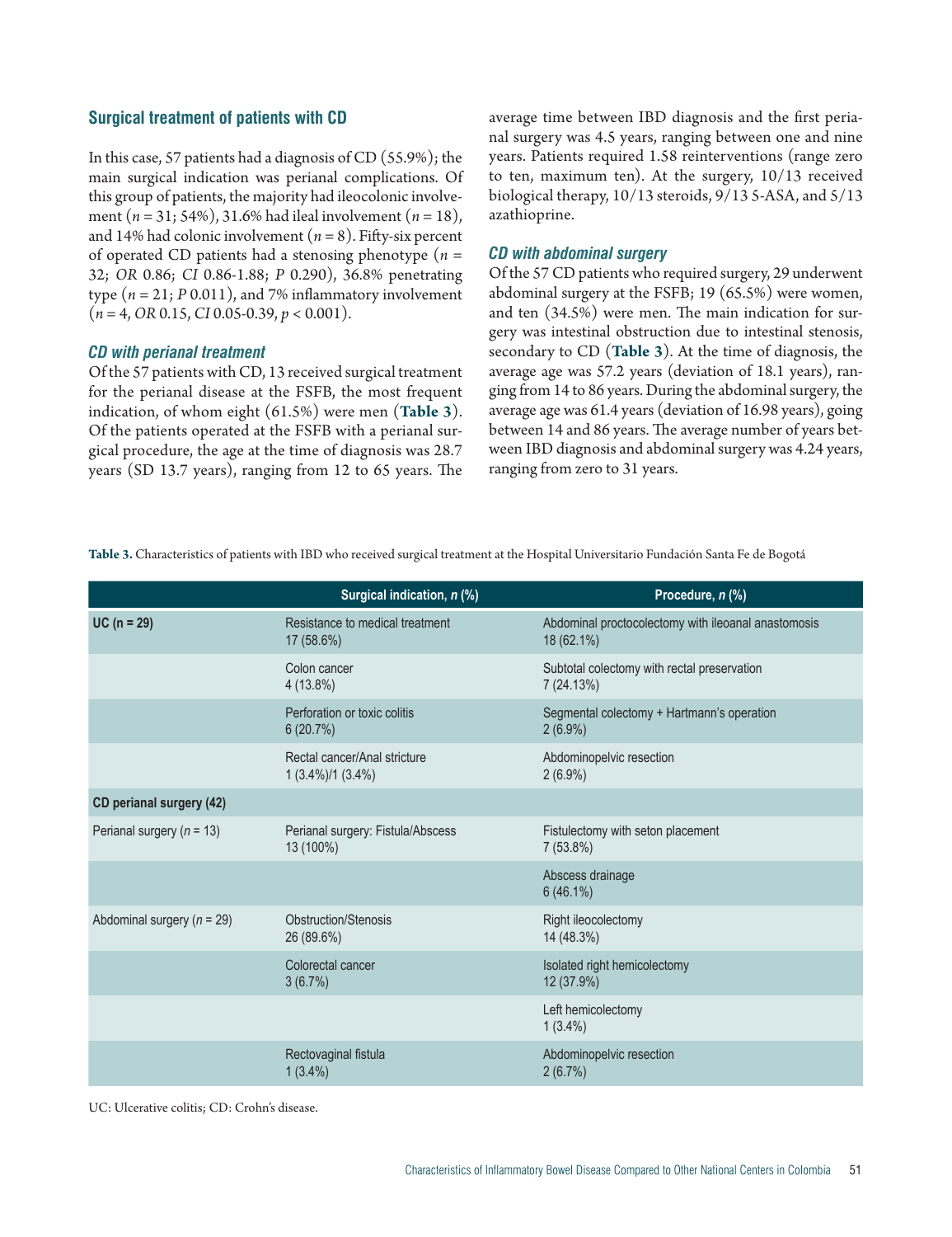Of the patients who received surgical management, three had colorectal cancer (one moderately differentiated rectal adenocarcinoma, one adenocarcinoma of the right colon, and one small intestine cancer), and one patient had a serrated adenoma of the cecal appendix. **Table 3** is a description of the surgeries at the FSFB.

# **Results compared to other national groups**

**Table 4** compares the characteristics of patients with IBD from the different reference centers in Colombia, in cities such as Medellín, Cali, and Bogotá<sup>(11-13)</sup>. The number of patients reported in the different studies varies between 165 and 649. Our institution has a number of patients similar to the other reference groups. The behavior and location of the disease are similar, with pancolitis being reported more frequently in Medellín and Bogotá (FSFB). The age of manifestation is similar, with an average of 40.7 years in the four studies. Of note is that we observed more hospitalizations and surgeries in our group.

In addition, we compared our data with an IBD prevalence study in Cartagena, Colombia<sup>(14)</sup>. This study found 26 patients with IBD out of 90,932 patients in the database in a review until 2006. The most frequent diagnosis in the Cartagena study population was UC ( $n = 20$ ), as in the other reference centers in Colombia and the FSFB. IBD prevalence was higher in females, as noted in our institution<sup> $(14)$ </sup>.

# **DISCUSSION**

Understanding the differences in IBD manifestation between the various geographical regions is vital due to the disease's burden on health systems and to devise the appropriate prevention and treatment strategies. The incidence and prevalence in developing countries are constantly increasing and have been attributed to the population's rapid Westernization<sup>(5)</sup>. Colombia is part of the Latin American countries with a significant increase in prevalence and incidence $^{(6)}$ . This study presents 386 patients treated for 23 years.

In our study, UC was diagnosed more frequently than CD, as reported in the other four national studies<sup>(11-14)</sup>. It was also found that the average age for diagnosis of UC and CD was 42 and 46 years, respectively, as informed by other reference centers in the country and international reviews(2,15,16).

In the present study, IBD was more frequent in women. As in other national studies, UC is predominantly female<sup>(12-14)</sup>. The same trend applies nationwide to CD,

| Table 4. Characteristics of patients with IBD between reference centers in Colombia |  |  |  |  |
|-------------------------------------------------------------------------------------|--|--|--|--|
|                                                                                     |  |  |  |  |

|                                                                      | <b>Hospital Pablo</b><br>Tobón Uribe,<br>Medellín (2001-2017) | <b>Fundación Clínica</b><br>Valle de Lili, Cali<br>$(2011 - 2015)$ | <b>Fundación Clínica</b><br>Colombia, Bogotá<br>$(2013 - 2016)$ | <b>Hospital Universitario</b><br><b>Fundación Santa Fe de</b><br>Bogotá (1996-2019) |
|----------------------------------------------------------------------|---------------------------------------------------------------|--------------------------------------------------------------------|-----------------------------------------------------------------|-------------------------------------------------------------------------------------|
| Number of patients                                                   | 649                                                           | 416                                                                | 165                                                             | 386                                                                                 |
| UC/CD                                                                | 3/1                                                           | 2.6/1                                                              | 3.1/1                                                           | 2.7/1                                                                               |
| Mean age UC/CD (years)                                               | 39.9/41                                                       | 42/43                                                              | 39/44                                                           | 42/46                                                                               |
| UC extension (%) rectal/left/extensive                               | 24/32/43                                                      | 53/20/27                                                           | 20/32/46                                                        | 37/22/39                                                                            |
| CD location (%) ileum/colon/ileocolonic                              | 37/21/37                                                      | 54/33/13                                                           | 35/12/52                                                        | 44/13/44                                                                            |
| CD behavior (%) inflammatory/stenosing/<br>penetrating               | 37/21/19                                                      | 49/20/29                                                           | 60/32/2.5                                                       | 28/50/23                                                                            |
| UC surgery (%)                                                       | 12                                                            | 9                                                                  | 5                                                               | 29                                                                                  |
| CD surgery (%)                                                       | 39                                                            | 46                                                                 | 27                                                              | 42                                                                                  |
| CD hospitalization (%)                                               | 69                                                            | 52                                                                 | <b>ND</b>                                                       | 83                                                                                  |
| UC hospitalization (%)                                               | 55                                                            | 49                                                                 | <b>ND</b>                                                       | 47                                                                                  |
| <b>Treatment</b><br>ASA/AZA/STE/BIO UC (%)<br>ASA/AZA/EST/BIO CD (%) | 94/41/55/21<br>37/57/66/46                                    | 84/24/32/15<br>12/29/20/32                                         | 82/23/70/16<br>30/35/35/35                                      | 94/30/57/14<br>66/40/66/47                                                          |

ASA: 5-aminosalicylates; AZA: Azathioprine; UC: Ulcerative colitis; CD: Crohn's disease; STE: Steroids; BIO: Biological therapy; NA: Not available.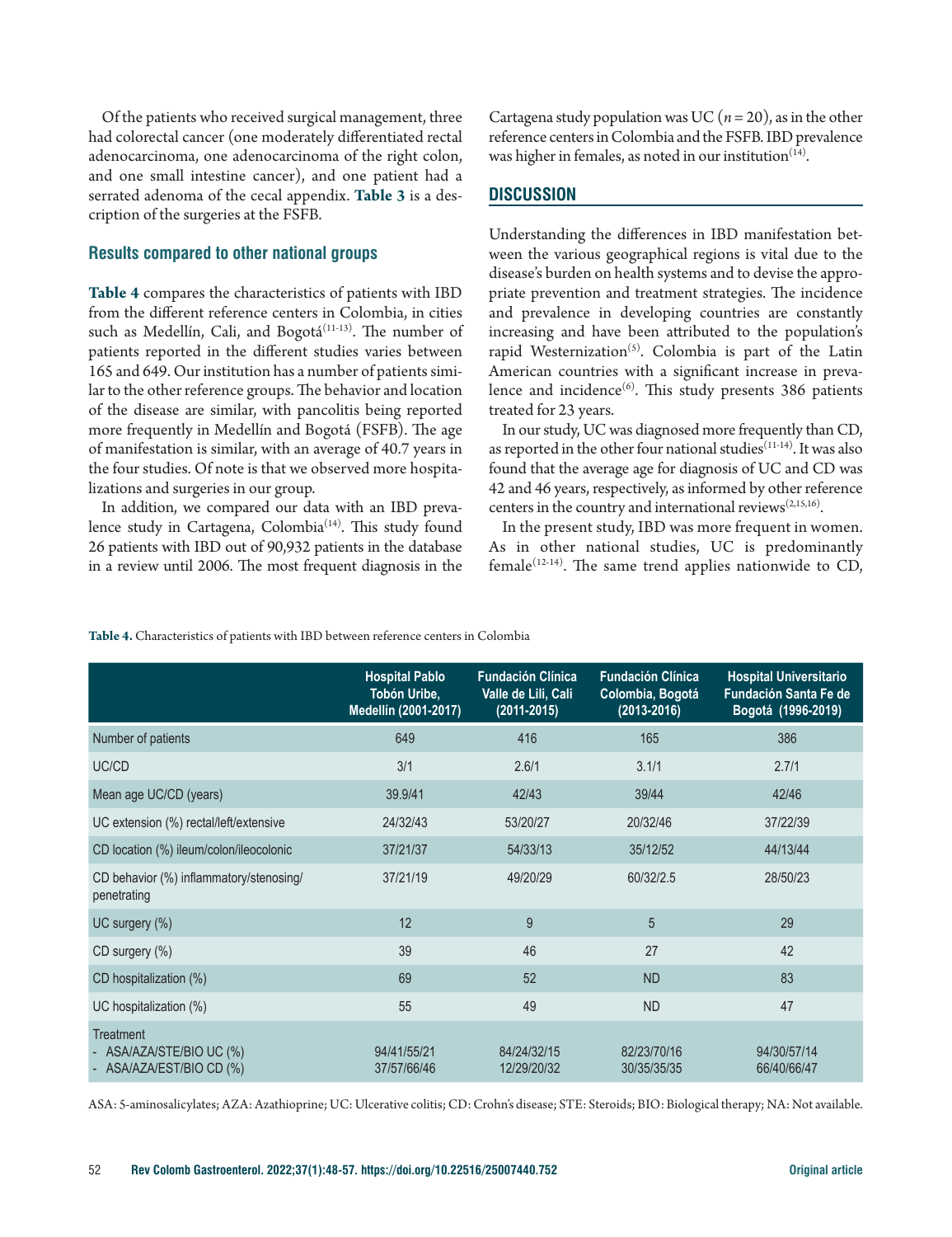except in Medellín, where a higher proportion of men was described<sup>(11)</sup>. The impact of gender on the course of IBD has been a controversial topic in international studies $(17)$ . The female gender has been associated with a higher rate of long-term complications in ileoanal pouch anastomosis, such as pouchitis, intestinal obstruction, fistula, and pouch failure<sup>(18)</sup>. Future studies will analyze whether female patients have more long-term complications after surgical treatment.

In our series, a significant hospitalization rate was noted in patients with extensive UC or pancolitis. The extent of the disease was found to be a significant risk factor in patients with UC.

Some risk factors have been described that may determine the need for hospitalization in patients with UC. One study found that patients with extensive UC have a higher risk of hospitalization within the first 90 days of diagnosis (approximately 60%). The need to use corticosteroids early is a statistically significant predictive factor and translates into higher hospitalization rates. In contrast, gender, age at diagnosis, and time of disease evolution were not significantly associated with the first hospitalization of a patient with  $UC^{(19)}$ . Another study found that the use of biological therapy and the elevation of C-reactive protein are predictive factors about the length of hospital stay, while the activity of the disease is more related to the number of outpatient consultations<sup>(20)</sup>.

Similarly, patients with stenosing-type CD and perianal complications have higher hospitalization rates. These results are related to predictors described in other studies, including the presence of fistula, the use of biological therapy, and the severity of disease activity. Age, sex, use of steroids, and biological therapy are predictors of the number of outpatient visits $(20)$ .

Phenotypic characteristics were reported in our study, and we found that in CD, ileal and ileocolic extensions were the most frequent. Only 13% of the patients in this study had colon involvement, like the other center in Bogotá  $(12\%)$ <sup>(13)</sup>. In other cities, such as Medellín and Cali, colon involvement was mostly reported $(11,12)$ . More studies are needed that include the extension of the disease as a variant since it could be speculated that it may be related to cultural differences, habits, and diet between regions, including genetic characteristics and their microbiome in cities.

A systematic review that studied the phenotypic characteristics of UC and CD in South America and the Caribbean reported that ileocolonic extension (L3) was the most frequent in these regions<sup> $(21)$ </sup>. This same study showed that the extent of the disease in UC varies between countries in Latin America. For example, no distal proctitis (Montreal E1classification) cases were detected in Brazil, but up to 55.35% were found in Puerto Rico. Left-sided colitis's involvement varies between 11.1% and 62.9% in Peru. Pancolitis (Montreal E3 classification) was found in 12% in Brazil and  $77\%$  in Argentina<sup>(21)</sup>. In the present study, there is a slight variation in the extension of UC in Colombia. The location near the rectum and the extensive involvement of the disease were more frequent than the involvement of the left colon, as published in other studies nationally $(11-13)$ .

There is a significant association between IBD and PSC. Globally, it is reported that 50-80% of patients with PSC simultaneously have IBD, pancolitis being more common in  $\mathrm{UC}^{(21,22)}.$  As an extraintestinal manifestation of IBD, PSC has been described as a disease with a particular PSC-IBD phenotype $(23)$ . It is estimated that approximately 70% of patients with PSC have underlying IBD, most often UC. Five percent of patients with UC develop PSC during their disease<sup>(24)</sup>.

Our results are consistent with these statistics: 4% of IBD patients developed PSC, of which two also had colorectal cancer. Specifically, we present a significant association between PSC and colorectal cancer in the present study, with an *OR* of 4.18. The combination of IBD and PSC significantly increases the risk of colorectal and hepatobiliary malignancy $(25)$ .

It has been established that chronic inflammatory changes predispose to changes in the mucosa, which can evolve and create a neoplasm<sup>(26)</sup>. The most significant risk occurs after the first ten years of the disease (0.5-1.5% per year) (15). The PSC-IBD phenotype has been described as more inactive and asymptomatic; nonetheless, it is related to a more significant progression of low-grade dysplastic changes to advanced colorectal neoplasms<sup>(24,27)</sup>. Considering that many patients in Colombia with extensive UC are at risk of developing PSC, close clinical surveillance is vital, supported by radiological and endoscopic studies.

Colon cancer was significantly reported in our study. These results are relevant given that international studies have reported a prevalence of 3.7% of colorectal cancer in patients with  $UC^{(28)}$ . Worldwide, a significant decrease in the incidence of colorectal cancer in patients with IBD has been reported, which is due to successful surveillance and screening programs and the better control of mucosal inflammation, that is, an adequate treatment<sup> $(6)$ </sup>. The risk factors associated with colorectal cancer in this population include the time of evolution, the extent, severity of the disease, the presence of inflammatory pseudopolyps, coexisting PSC, and family history of colorectal cancer $(29)$ .

The main objective of IBD management is to obtain clinical remission and maintain it with the treatment that has the lowest risk of potential side effects $(30)$ .

New biological therapies have been developed for refractory or severe diseases, considering the high failure rate with conventional treatment(31). Consequently, the use of biological therapy has increased in Colombia. Studies have shown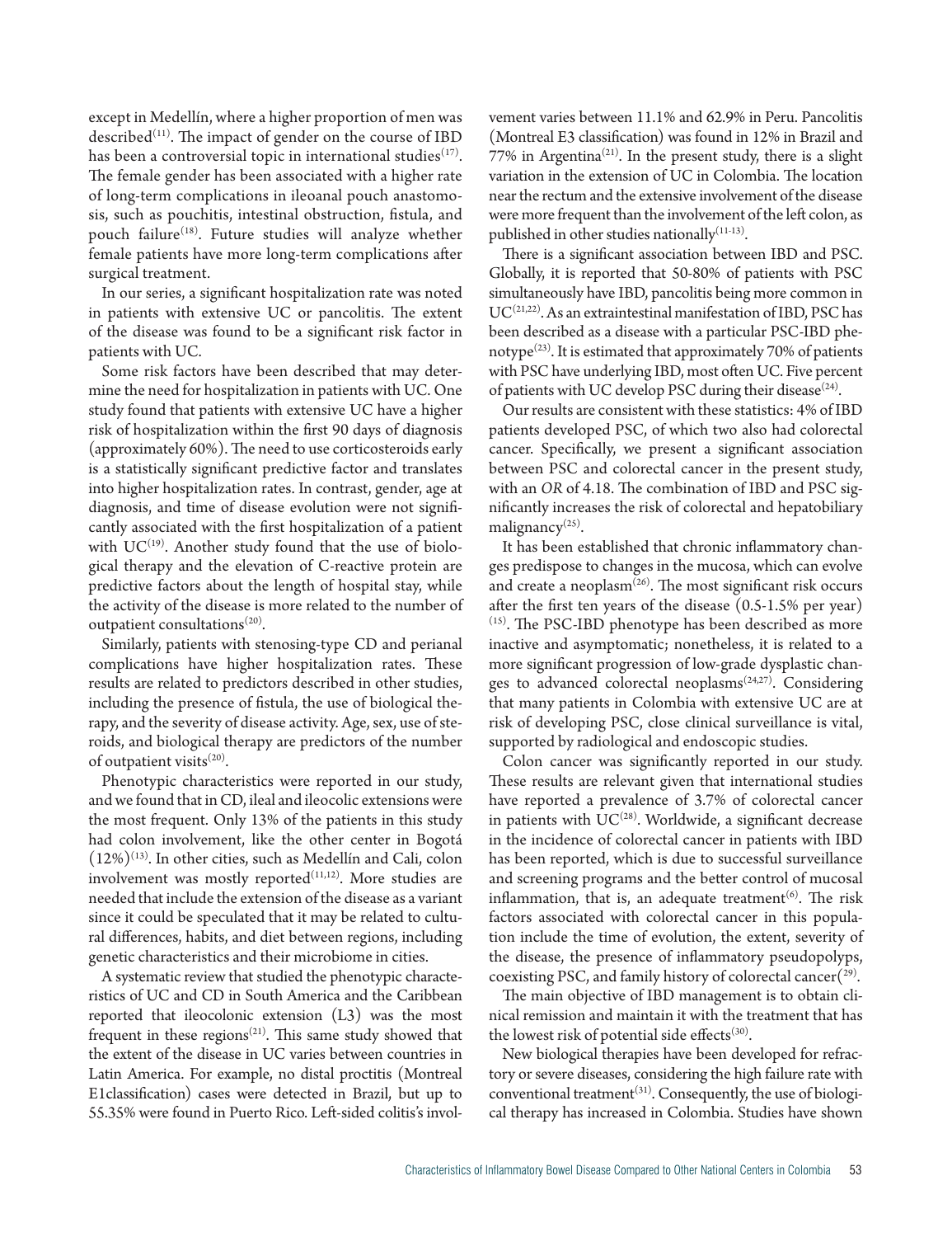that up to 18.5% of patients with UC receive biological therapy, with infliximab and adalimumab being the first line $(6)$ .

Furthermore, 5-ASAs continue to be the mainstay of treatment in UC. We reported that 94% of patients with UC received this drug in our results. However, the use of biological therapy is increasing in our institution. Similar results were observed in the national studies above.

Surgical treatment in patients with CD has been reported in around 27.6% and 6.7% of patients with  $UC(6)$ . Our study found a higher number of surgical events in patients diagnosed with CD than in patients with UC. When comparing these results with those of other reference centers, our institution had a higher number of surgical events, which can be explained by the severity of the disease, dysplastic lesions in the colon, and associated perianal complications.

Being refractory to medical treatment or adverse reactions was the main indication for surgical treatment in UC, requiring a proctocolectomy with ileoanal anastomosis and ileal J-pouch. We found that the association between surgical treatment and disease extension was statistically significant in our series. Thus, the more extensive the involvement, the higher the likelihood of requiring surgical treatment. The literature reported that 20% of patients with UC, and up to 80% of patients with CD, require surgery in the course of their disease. In patients with UC, proctocolectomy is the surgery of choice with a curative objective, while ileoanal anastomosis plus the construction of an ileal pouch replaced permanent ileostomy, which has improved patients' quality of life<sup>(32,33)</sup>.

Surgeries in CD are not curative, and their objective is to treat the intestinal and perianal complications of the disease $^{(33)}$ . Severe complications of CD that require surgical treatment include obstruction, recurrent sub-obstructions, abdominal abscesses, perforation, bleeding, or cancer. The most common surgical procedure is ileocecal resection and primary reconstruction<sup>(33)</sup>.

Strictureplasty is less frequently indicated in patients with proximal small bowel stricture<sup>(33)</sup>. In a minority of cases, endoscopic dilations of the jejunum and ileum and more limited resections are also performed. However, these last procedures frequently have endoscopic recurrence one year after resection in up to 80% of patients, clinical recurrence in up to 20% of patients at two years, and 80% at 20 years<sup>(33)</sup>.

In our experience, the most frequent surgical indications in patients with CD were perianal complications (abscesses, anal fistulas, and anal stenosis). The transmural inflammatory process of CD predisposes to the formation of anal fistulae, and the literature reports a 17-85% risk of perianal complications<sup> $(34)$ </sup>. Cohort studies have reported that 40-55% of CD patients older than ten years require surgery, and 28% will require a second intervention in the following ten years(34,35). When comparing our data, we found that the average time between the diagnosis of CD and the first perianal surgery was 4.5 years. Patients with CD may have intestinal obstruction secondary to intestinal stenosis (single or multiple). The mechanisms whereby these strictures develop include secondary inflammation caused by the disease, the scarring process, and the remodeling of the intestinal wall, transforming it into an inert tissue that loses its elasticity and ability to contract and produces strictures(35). In 28.4% of our patients with CD, it was necessary to perform an intestinal resection.

When presenting the phenotypic characteristics of IBD at the FSFB, compared to other reference centers in Colombia, we found similar results, mainly in the behavior and severity of the disease. The use of biological therapy has increased over the years. Also noteworthy is the increase in the number of surgeries in our institution, with the indication for surgery being that the patient is refractory to medical treatment and the complications of the disease. It is crucial to carry out more diverse population studies in Colombia in the future, identify the actual epidemiological profile of these pathologies in the country, and help plan health strategies with timely diagnoses.

# **LIMITATIONS**

There is a selection bias in data collection because it is a retrospective study. The number of patients was lower than in the other reference centers when comparing the different follow-up times of the four groups. Considering this is a 23-year data collection study, IBD treatment has changed over time. Besides, we have pathological studies carried out outside the institution and verified by our specialists.

# **CONCLUSIONS**

This retrospective study describes the characteristics of patients diagnosed with IBD who have been treated in the last two decades by a multidisciplinary group in a university hospital.

It should be noted that UC patients with extensive involvement of the disease have a higher incidence of associated complications, such as PSC and colorectal cancer. The stenosing behavior of CD was frequently found in our patients, as well as anal and perianal involvement, which required surgery. The results were compared to other reference centers. In comparing them, we identified the trends in clinical behavior and IBD treatment in the Colombian population.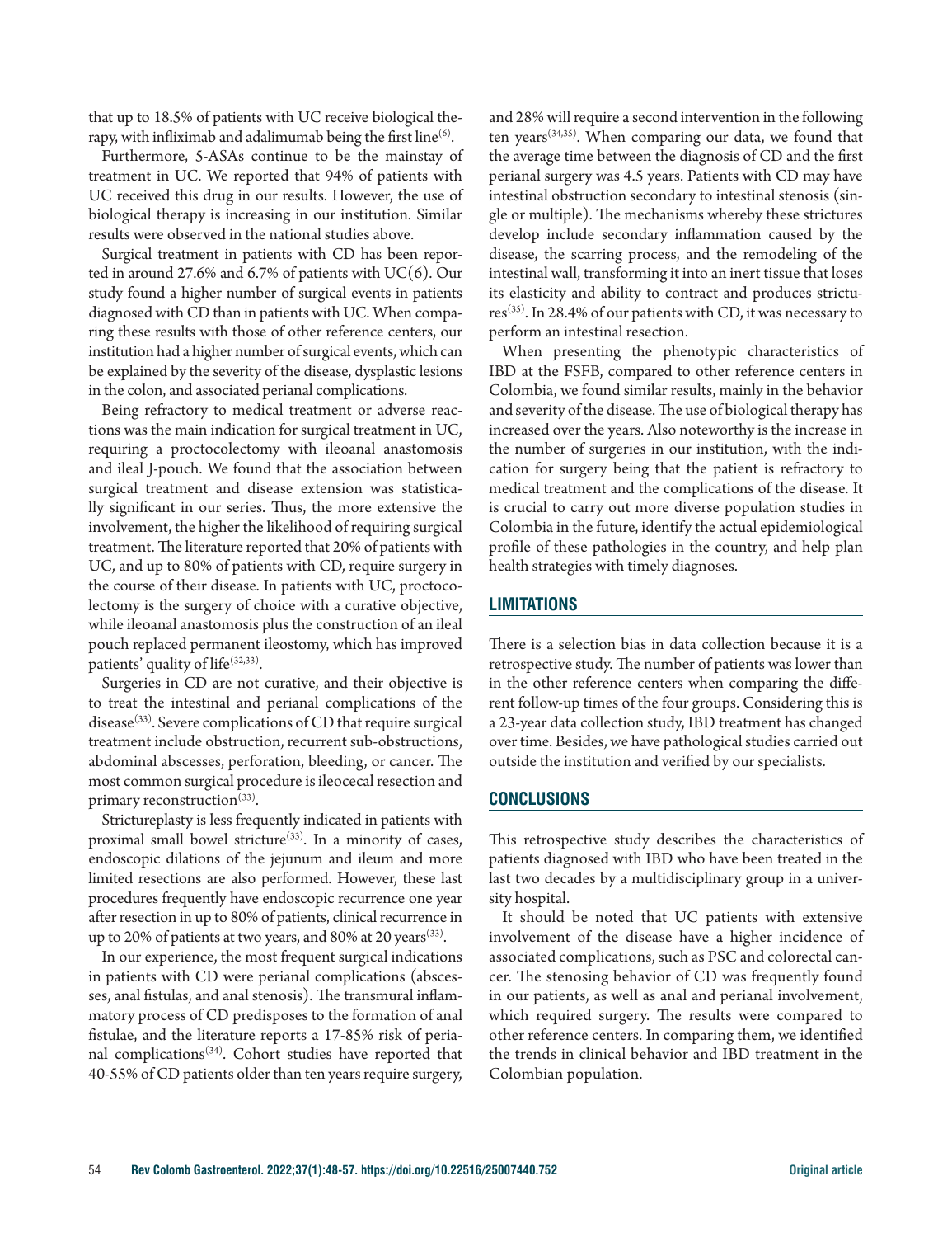# **REFERENCES**

- 1. Sairenji T, Collins KL, Evans DV. An update on inflammatory bowel disease. Primary Care. 2017;44(4):673-92. https://doi.org/10.1016/j.pop.2017.07.010
- 2. Johnston RD, Logan RF. What is the peak age for onset of IBD? Inflamm Bowel Dis. 2008;14 Suppl 2:S4-5. https://doi.org/10.1002/ibd.20545
- 3. Khalili H. The changing epidemiology of inflammatory bowel disease: What goes up may come down. Inflamm Bowel Dis. 2020;26(4):591-2. https://doi.org/10.1093/ibd/izz186
- 4. Torabi M, Bernstein CN, Yu BN, Wickramasinghe L, Blanchard JF, Singh H. Geographical variation and factors associated with inflammatory bowel disease in a central Canadian province. Inflamm Bowel Dis. 2020;26(4):581-90. https://doi.org/10.1093/ibd/izz168
- 5. Ciapponi A, Virgilio SA, Berrueta M, Soto NC, Ciganda Á, Rojas Illanes MF, et al. Epidemiology of inflammatory bowel disease in Mexico and Colombia: Analysis of health databases, mathematical modelling and a case-series study. PLoS One. 2020;15(1):e0228256. https://doi.org/10.1371/journal.pone.0228256
- 6. Juliao-Baños F, Puentes F, López R, Saffon MA, Reyes G, Parra V, et al. Caracterización de la enfermedad inflamatoria intestinal en Colombia: resultados de un registro nacional. Rev Gastroenterol Mex. 2021;86(2):153-62. https://doi.org/10.1016/j.rgmx.2020.05.005
- 7. Kucharzik T, Ellul P, Greuter T, Rahier JF, Verstockt B, Abreu C, et al. ECCO guidelines on the prevention, diagnosis, and management of infections in inflammatory bowel disease. Crohns Colitis. 2021;15(6):879-913. https://doi.org/10.1093/ecco-jcc/jjab052
- 8. Lichtenstein G, Loftus Jr EV, Isaacs KL, Regueiro MD, Gerson LB, Sands BE. Management of Crohn's disease in adults. Am J Gastroenterol. 2018;113(4):481-517. https://doi.org/10.1038/ajg.2018.27
- 9. Rubin DT, Ananthakrishnan AN, Siegel CA, Sauer BG, Long MD. ACG clinical guideline: Ulcerative colitis in adults. Am J Gastroenterol. 2019;114(3):384-413. https://doi.org/10.14309/ajg.0000000000000152
- 10. Sehgal R, Koltun WA. Scoring systems in inflammatory bowel disease. Expert Rev Gastroenterol Hepatol. 2010;4(4):513-21. https://doi.org/10.1586/egh.10.40
- 11. Juliao Baños F, Ruiz Vélez MH, Flórez Arango JF, Donado
- Gómez JH, Marín Zuluaga JI, Monsalve Arango C, et al. Fenotipo e historia natural de la enfermedad inflamatoria intestinal en un centro de referencia en Medellín-Colombia. Rev Col Gastroenterol. 2010;25(3):240-51.
- 12. Rojas Rodríguez CA, Sánchez Londoño S, Rojas N, Sepúlveda Copete M, García Abadía JA, Jiménez Rivera DF, et al. Descripción clínico-epidemiológica de pacientes con enfermedad inflamatoria intestinal en una clínica de cuarto nivel en Cali. Rev Colomb Gastroenterol. 2020;35(2):166-73. https://doi.org/10.22516/25007440.409
- 13. Reyes Medina GA, Gil Parada FL, Carvajal Patiño GD, Sánchez Luque CB, Aponte Martin DM, González CA, et al. Enfermedad inflamatoria intestinal: características de fenotipo y tratamiento en un hospital universitario de Bogotá, Colombia. Rev Colomb Gastroenterol. 2018;33(2):117-26. https://doi.org/10.22516/25007440.196
- 14. Yepes Barreto IJ, Carmona R, Díaz F, Marín-Jiménez I. Prevalencia y características demográficas de la enfermedad inflamatoria intestinal en Cartagena, Colombia. Rev Col Gastroenterol. 2010;25(2):107-11.
- 15. Aguirre D, Archila PE, Carrera J, Castaño R, Escobar CM, García Duperly R, et al. Consenso colombiano de enfermedad inflamatoria intestinal. Rev Col Gastroenterol. 2012;27(Supl 1):s1-s44.
- 16. Loftus EV Jr, Silverstein MD, Sandborn WJ, Tremaine WJ, Harmsen WS, Zinsmeister AR. Crohn's disease in Olmsted County, Minnesota, 1940-1993: Incidence, prevalence, and survival. Gastroenterology. 1998;114(6):1161-8. https://doi.org/10.1016/S0016-5085(98)70421-4
- 17. Zelinkova Z. Gender and inflammatory bowel disease. J Clin Cel Immunol. 2014;5(4):245. https://doi.org/10.4172/2155-9899.1000245
- 18. Rottoli M, Remzi FH, Shen B, Kiran RP. Gender of the patient may influence perioperative and long-term complications after restorative proctocolectomy. Colorectal Dis. 2012;14(3):336-41. https://doi.org/10.1111/j.1463-1318.2011.02634.x
- 19. Samuel S, Ingle SB, Dhillon S, Yadav S, Harmsen WS, Zinsmeister AR, et al. Cumulative incidence and risk factors for hospitalization and surgery in a populationbased cohort of ulcerative colitis. Inflamm Bowel Dis. 2013;19(9):1858-66. https://doi.org/10.1097/MIB.0b013e31828c84c5
- 20. Sulz MC, Siebert U, Arvandi M, Gothe RM, Wurm J, von Känel R, et al. Predictors for hospitalization and outpatient visits in patients with inflammatory bowel disease: Results from the Swiss Inflammatory Bowel Disease Cohort Study. Eur J Gastroenterol Hepatol. 2013;25(7):790-7. https://doi.org/10.1097/MEG.0b013e32836019b9
- 21. Núñez F P, Quera P R, Gomollón F. Primary sclerosing cholangitis and inflammatory bowel disease: Intestine-liver interrelation. Gastroenterol Hepatol. 2019;42(5):316-25. https://doi.org/10.1016/j.gastrohep.2019.02.004
- 22. Culver EL, Bungay HK, Betts M, Forde C, Buchel O, Manganis C, et al. Prevalence and long-term outcome of sub-clinical primary sclerosing cholangitis in patients with ulcerative colitis. Liver Int. 2020;40(11):2744-57. https://doi.org/10.1111/liv.14645
- 23. Palmela C, Peerani F, Castaneda D, Torres J, Itzkowitz SH. Inflammatory bowel disease and primary sclerosing cholangitis: A review of the phenotype and associated specific features. Gut Liver. 2018;12(1):17-29. https://doi.org/10.5009/gnl16510